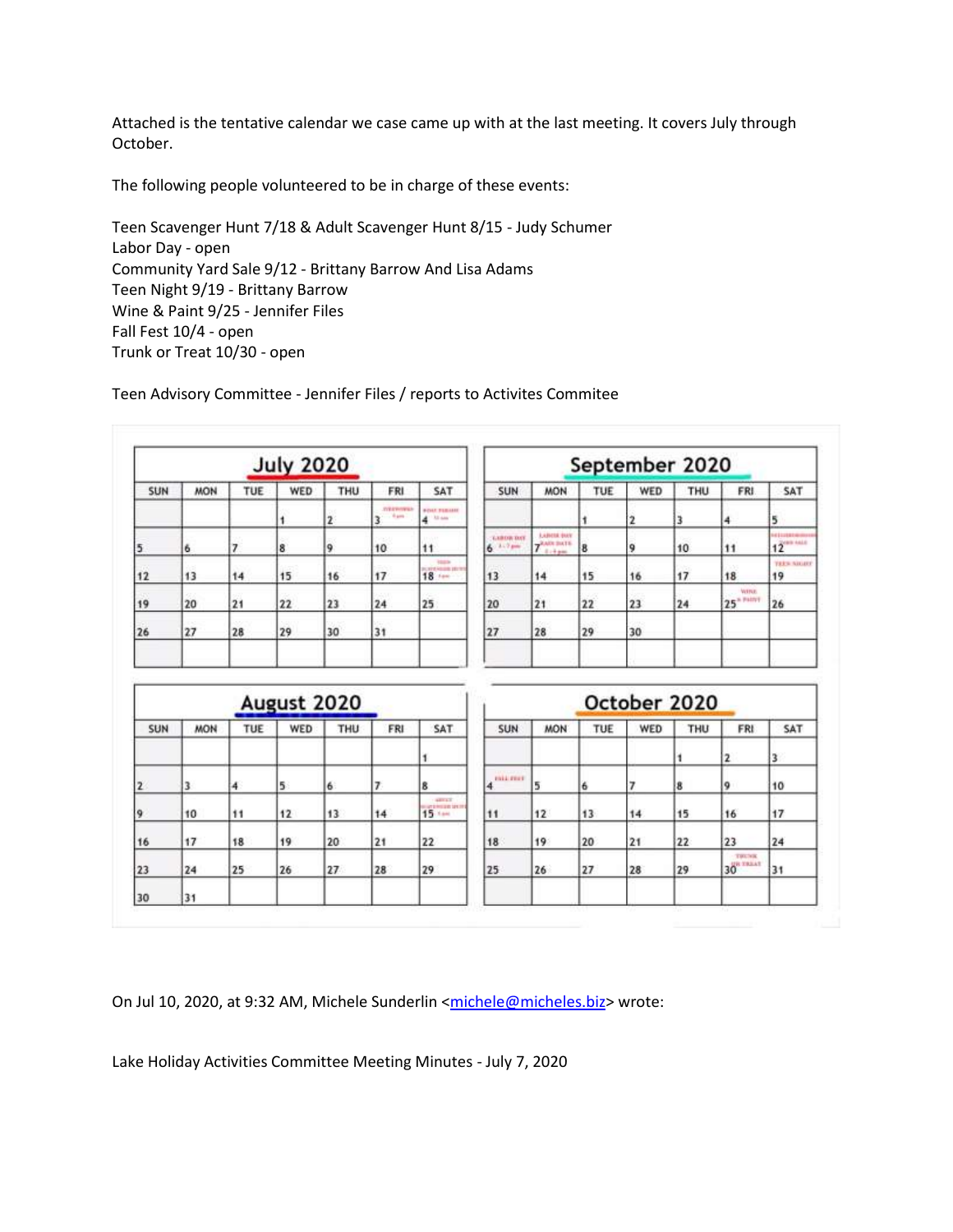*These meeting minutes are a bulleted list of items discussed at the Lake Holiday Activities Committee meetings. Held on the 1st Tuesday of every month from 7-8 pm at the Clubhouse. Lisa Cox is chair (thank you Lisa!) and has asked me, Michele Sunderlin to send out meeting minutes! Stephanie or Judy will be backups to minute taking.*

- Welcome and Thank you to the newest members for joining the Activities Committee!
- Attendees see attached list with phone numbers and email
- Independence Day Celebrations:
	- o Boat Parade
		- 16 boats, great turnout, better each year
		- Good signs, maybe bigger.
		- Have theme identification vs numbers?
		- Jennifer Filas has joined the committee and volunteered to lead the boat parade festivities for 2021. Thank you Jennifer!
	- o Fireworks
		- Fantastic and safety committee did an awesome job on road and crowd control.
- Food Trucks at the Clubhouse
	- $\circ$  Brittany is doing an awesome job and will continue to schedule vendors! Thank you Brittany!
- Bicycle Event
	- $\circ$  Saturday, July 11, 2020 @ the Bus Stop
	- o Geralyn, Nancy and Monica organizing
	- o Lisa proposed \$100 donation for food to the event
- Donations to other committees discussed. Better control on distribution and only to be used for food/drinks or decorations
- Scavenger Hunt
	- o July 13-17
	- o Judy organizing
	- o Brittany to create flyer
- Health Fair postponed until further notice
- Ideas for more activities
	- o Adult Scavenger Hunt Judy
	- o Mini Triathalon Jennifer
	- o Wine and Design Judy

Respectfully Submitted,

Michele Sunderlin (540) 514-0908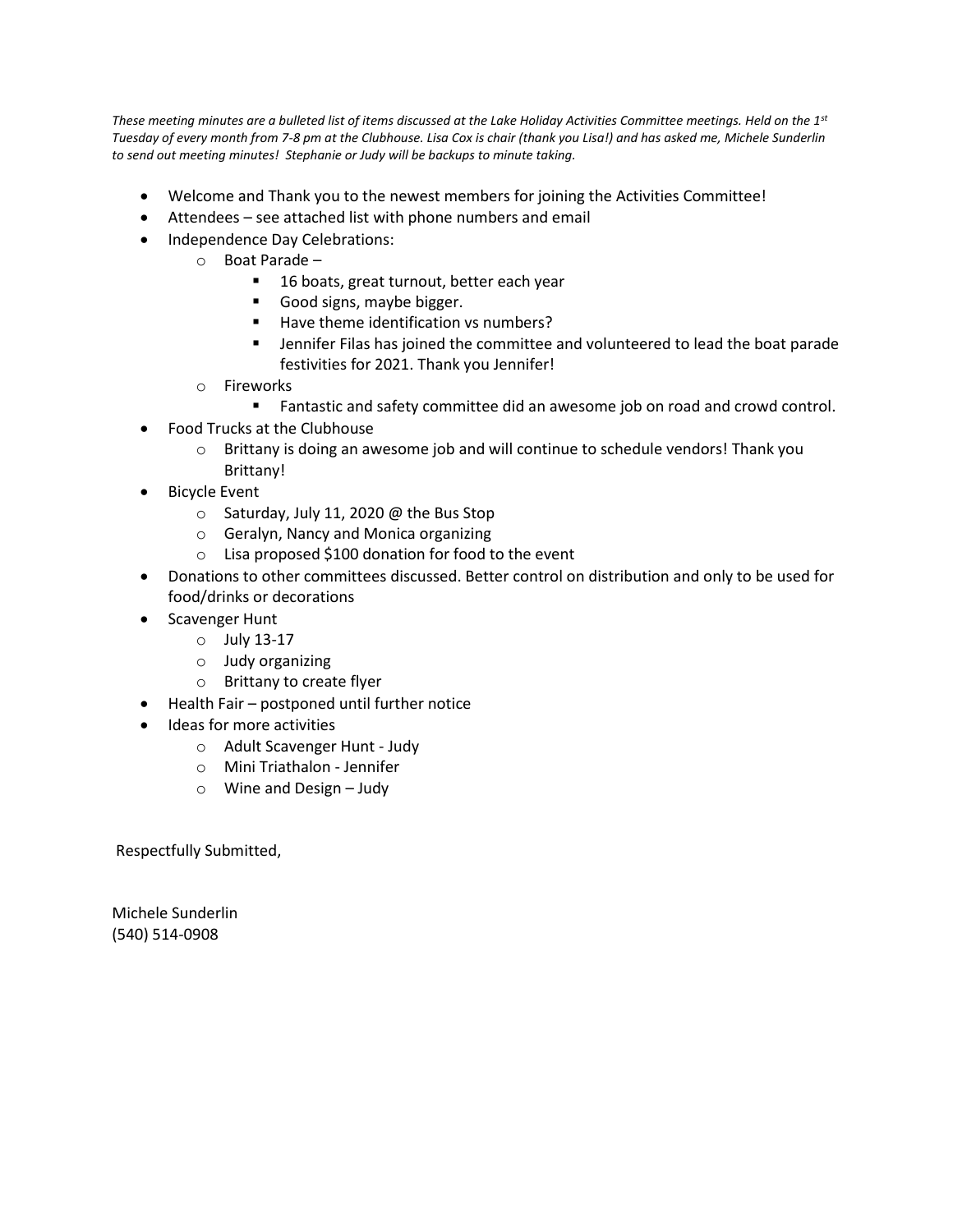Architectural Committee Minutes June 15, 2020 Page 1 of 4

#### **15 JUNE 2020 MEETING MINUTES**

### **ATTENDEES:**

Tim Kost, Architectural Committee Chair Ed Noble, Architectural Committee Vice-Chair Richard Traczyk, Architectural Committee BOD Liaison Robert Middleton, Architectural Committee Member Richard Schoppet, Architectural Committee Member Bill Ekberg, Architectural Committee Member John McClurken, Architectural Committee Member

### **NOT IN ATTENDANCE:**

**MINUTES –** Review of the March 16, 2020 minutes, April 20, 2020 virtual minutes, and May 18, 2020 virtual minutes. The minutes were approved as Submitted.

### **FIELD REVIEW- NEW CONSTRUCTION FINAL INSPECTION:**

*1. Lot 124, Section 4A, 101 Lakeside Court. Travis & Karen Kimmel, owners. Final Inspection in response to a notice of completion. Inspection performed by Tim Kost & Ed Noble. No discrepancies identified.*

### **FIELD REVIEW – NEW CONSTRUCTION INITIAL INSPECTION:**

1. Lot 194, Section 5A, 500 Sleigh Drive. Elda R. Pridemore, owner. Application for building approval. Inspection performed by Tim Kost and Ed Noble. A motion was made to approve as submitted. The motion was seconded, and the motion was carried. Permit # 155 was issued on 6/23/2020.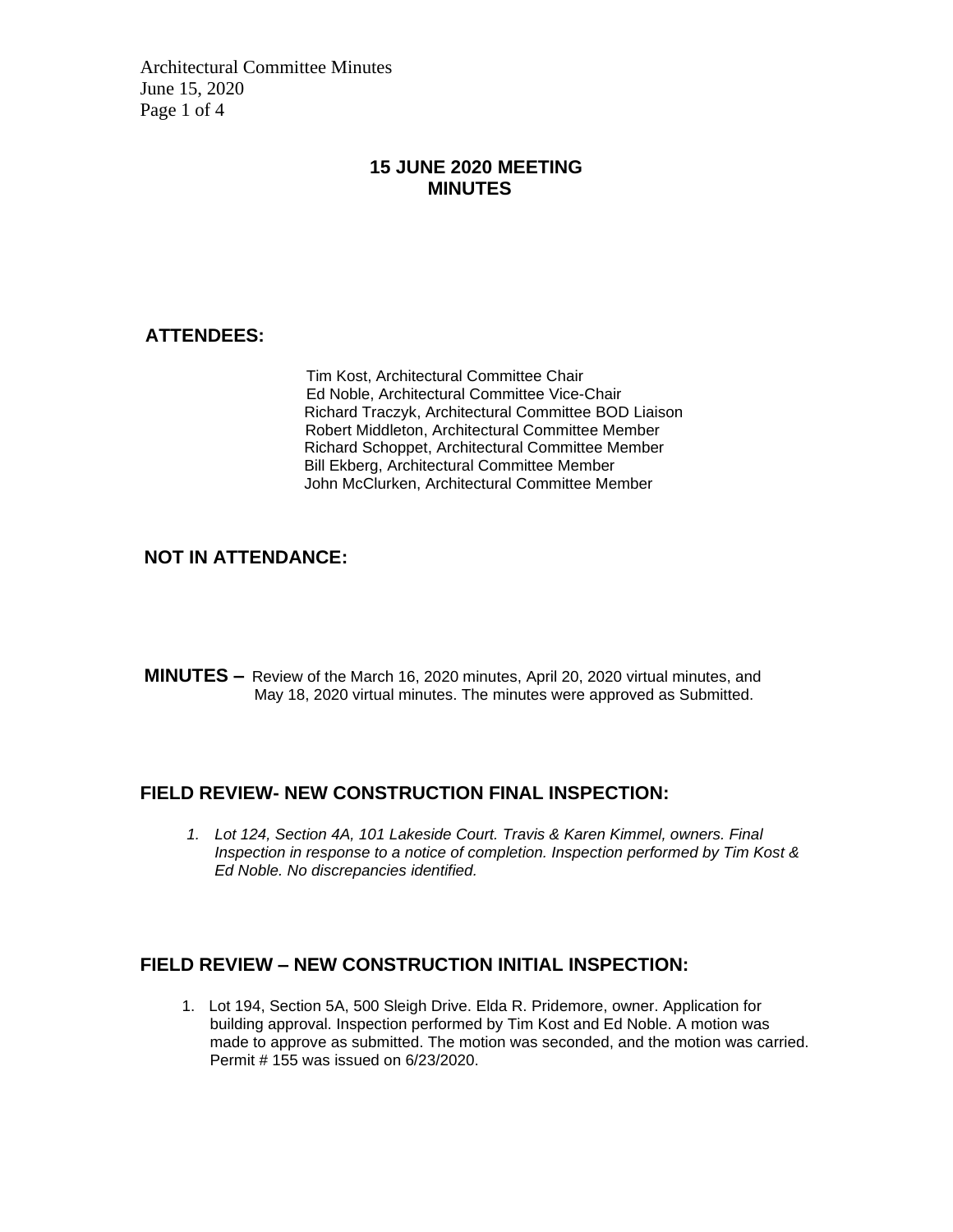Architectural Committee Minutes June 15, 2020 Page 2 of 4

#### **FIELD REVIEW- RESUBMITTING NEW CONSTRUCTION:**

1. Lot 171, Section 8A, 203 Greenleaf Drive. S & S Contracting, LLC., owner. Got approved back in January but needs to do some modification to the plans. A motion was made to approve as submitted. The motion was seconded, and the motion was carried. Permit # 156 was issued on 6/23/2020.

## **FIELD REVIEW – ACCESSORY STRUCTURES:**

1. Lot 469, Section 3A, 1026 Lakeview Drive. Jeffery Jahn, owner. Request for approval of plans to install a 7'8"x10'6" and 3' depth vinyl beige storage shed to be placed beside the heat pump. Reviewed by Tim Kost and Ed Noble. A motion was made to approve as submitted. The motion was seconded, and the motion was carried. Permit # 157 was issued on 6/23/2020.

### **FIELD REVIEW – FENCE:**

- 1. Lot 133, Section 5A, 704 S. Lakeview Drive. Michelle & Ernest Creek, owners. Request for approval of plans to install a 4' high pressure treated picket fence will be stained brown. Reviewed by Tim Kost and Ed Noble. A motion was made to approve as submitted. The motion was seconded, and the motion was carried. Permit # 158 was issued on 6/23/2020.
- 2. Lot 201, Section 5A, 506 Sleigh Drive. James White, owner. Request for approval of plans to install 4' high fence will be wood and wire color will be brown/green with one gate between the house and the detached garage. Asking 3 to 5-foot variance on the left of the home due to buried propane. Reviewed by Tim Kost and Ed Noble. A motion was made to approve as submitted. The motion was seconded, and the motion was carried with the variance. Permit # 159 was issued on 6/23/2020.

### **FIELD REVIEW- EXTERIOR CHANGES:**

- 1. Lot 014, Section 1B, 126 Lake Shore Drive. Cindy Cherry, owner. Request for approval to plans to install (5) solar panels to the already existing panels Reviewed by Tim Kost and Ed Noble. Virtual approval. Permit # 148 issued on 6/3/2020.
- 2. Lot 021, Section 1, 143 Lake Holiday Road. David Ellison, owner. Request for approval of plans to paint the exterior of the home (nevermore) gray and trim it in black and white. Reviewed Tim Kost and Ed Noble. A motion was made to approve as submitted. The motion was seconded, and the motion was carried. Permit # 160 was issued on 6/23/2020.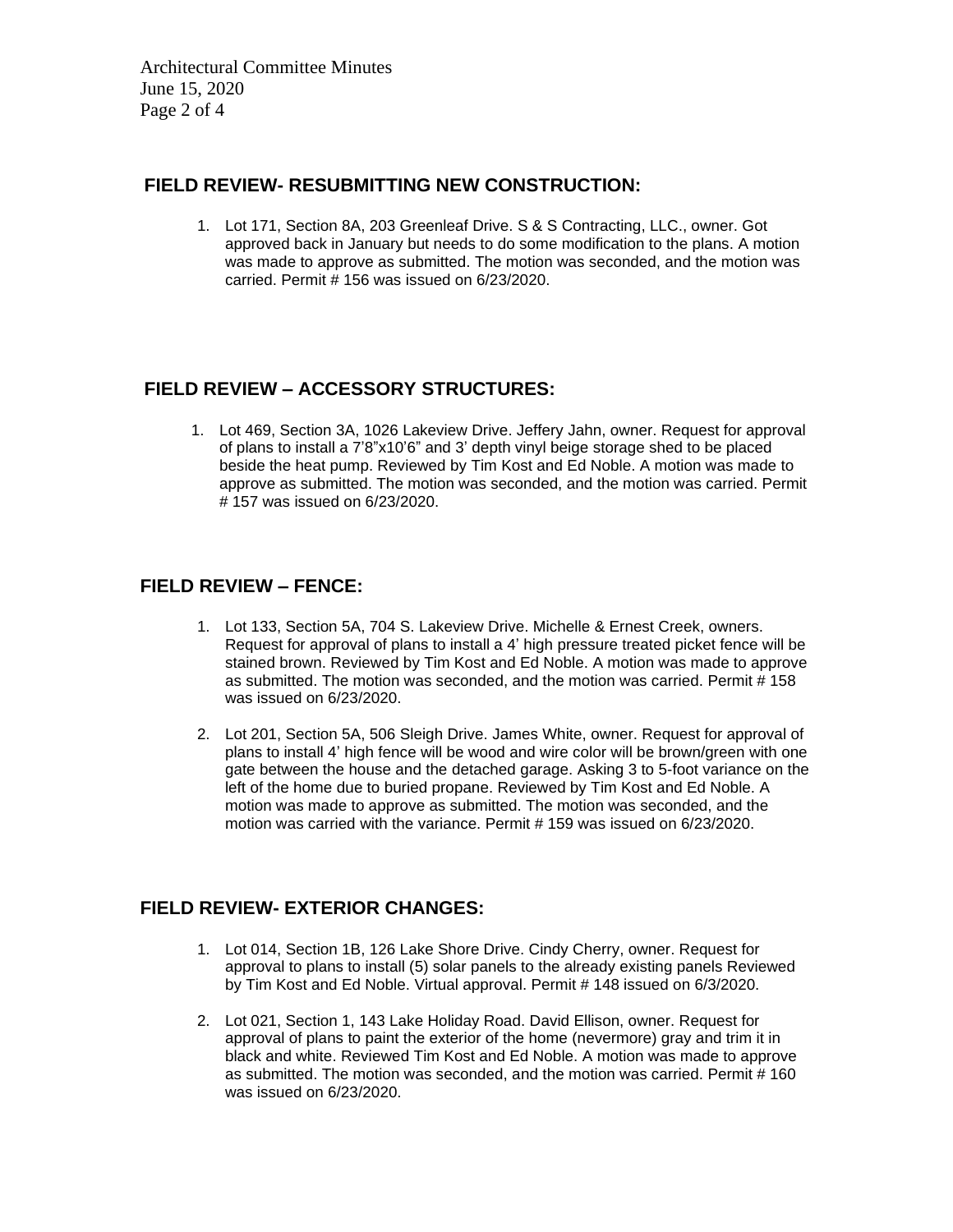Architectural Committee Minutes June 15, 2020 Page 3 of 4

- 3. Lot 066, Section 4A, 1308 Lakeview Drive. Frances King, owner. Reqquest for approval of plan to paint the exterior of the home gotham gray, the trim and stair railing will be ultra-white color. The deck and outside stairs will be the gotham gray. Reviewed by Tim Kost and Ed Noble. A motion was made to approve as submitted. The motion was seconded, and the motion was carried. Permit # 161 was issued on 6/23/2020.
- 4. Lot 079, Section 4A, 206 Greenbriar Circle. Kathy Oliver, owner. Request for approval of plans to paint front porch spindles white, paint door and shutters light blue, and lattice to bottom of porch to dress up the home. Reviewed by Tim Kost and Ed Noble. A motion was made to approve as submitted. The motion was seconded, and the motion was carried. Permit # 162 was issued on 6/23/2020.

### **FIELD REVIEWS- DECKS, PATIO AND PORCH:**

- 1. Lot 220, Section 2, 219 Fairway Circle. Rebecca Kelley, owner. Request for approval of plans to add a 16' x 16' deck to the existing deck using standard wood deck planks and will have two handrails. The handrails on the old deck will be replaced and old deck will be cleaned and both decks will be stained medium oak in color. Reviewed by Tim Kost and Ed Noble. A motion was made to approve as submitted. The motion was seconded, and the motion was carried. Permit # 163 was issued on 6/23/2020.
- 2. Lot 234, Section 2, 238 Fairway Circle. George Tice, owner. Request for approval of plans to add a 5' x10' deck to the existing deck with new handrail and stairs to improve the look of the home. Reviewed by Tim Kost and Ed Noble. A motion was made to approve as submitted. The motion was seconded, and the motion was carried. Permit # 164 was issued on 6/23/2020.
- 3. Lot 532, Section 10, 117 Eagle Drive. Daniel Cameron, owner. Request for approval of plans to add a 20'x12' deck to the existing deck using same materials floor wood stained light brown and railing white vinyl. Reviewed by Tim Kost and Ed Noble. A motion was made to approve as submitted. The motion was seconded, and the motion was carried. Permit # 165 was issued on 6/23/2020.

### **FOR DISCUSSION FENCING:**

PRP # 1, Section L, 6.d. (white or very light colors are not allowed)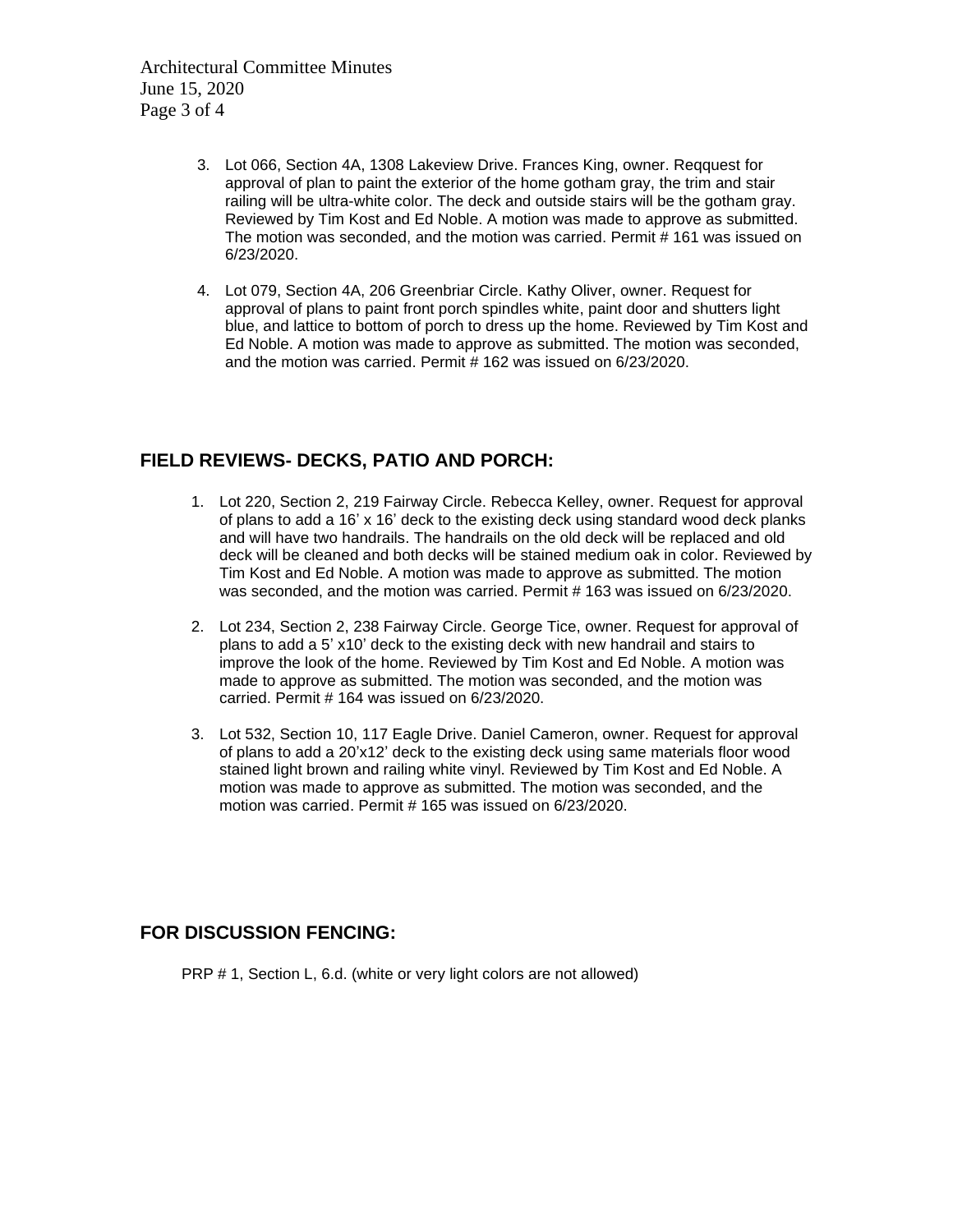Architectural Committee Minutes June 15, 2020 Page 4 of 4

### **FIELD REVIEWS-RESALES:**

- 1. *Lot 017, Section 1, 151 Lake Holiday Road. Kerns, owner. Resale inspection performed by Tim Kost and Ed Noble. No discrepancies noted.*
- 2. *Lot 049, Section 4A, 1260 Lakeview Drive. Smith, owner. Resale inspection performed by Tim Kost and Ed Noble. No discrepancies noted.*
- 3. *Lot 231, Section 2, 200 Fairway Circle. Maple Creek VA. LLC., owner. Resale inspection performed by Tim Kost and Ed Noble. No discrepancies noted.*
- 4. *Lot 199, Section 4A, 400 Northwood Circle. Patterson, owner. Resale inspection performed by Tim Kost and Ed Noble. No discrepancies noted.*
- 5. *Lot 112, Section 1, 117 Sunset Circle. Adams, owner. Resale inspection performed by Tim Kost and Ed Noble. No discrepancies noted.*
- 6. *Lot 034, Section 4A, 1218 Lakeview Drive. Dixon, owner. Resale inspection performed by Tim Kost and Ed Noble. No discrepancies noted.*
- 7. *Lot 029, Section 4A, 1303 Lakeview Drive. Meston, owner. Resale inspection performed by Tim Kost and Ed Noble. No discrepancies noted.*
- 8. *Lot 072, Section 8A, 309 Dogwood Drive. Corbett, owner. Resale inspection performed by Tim Kost and Ed Noble. No discrepancies noted.*

#### *.* **FIELD REVIEWS – TREE REMOVAL REQUESTS:**

- *1. Lot 309, Section 2, 245 Sunset Circle. Borcherding, owner. Request for approval of plans to remove one (1) tree dead and diseased. Reviewed by Tim Kost and Ed Noble. Approved and permit issued on 6/3/2020. Permit #154*
- *2. Lot 469, Section 3A, 1026 Lakeview Drive. Jahn, owner. Request for approval of plans to remove six (6) trees dead, diseased, and leaning. Reviewed by Tim Kost and Ed Noble. Approved and permit issued on 6/3/2020. Permit # 153*
- *3. Lot 1158, Section 7, 111 Colonial Drive. McDonald, owner. Request for approval of plans to remove one (1) tree dead, diseased, crowding, and location. Reviewed by Tim Kost and Ed Noble. Approved and permit issued on 6/3/2020. Permit # 152*
- *4. Lot 525, Section 10, 103 Eagle Drive. Smith, owner. Request for approval of plan to remove three (3) trees dead and diseased. Reviewed by Tim Kost and Ed Noble. Approved and permit issued on 6/3/2020. Permit # 151*
- *5. Lot 1253, Section 2, 132 Lake Holiday Road. Jarvis, owner. Request for approval of plans to remove twenty (20) trees dead, diseased, crowding, location, and leaning. Reviewed by Tim Kost and Ed Noble. Approved and permit issued on 6/3/2020. Permit # 150.*
- *6. Lot 499, Section10, 112 Country Club Drive. Medovar, owner. Request for approval of plans to remove three (3) trees dead and diseased. Reviewed by Tim Kost and Ed Noble. Approved and permit issued on 6/3/2020. Permit # 149*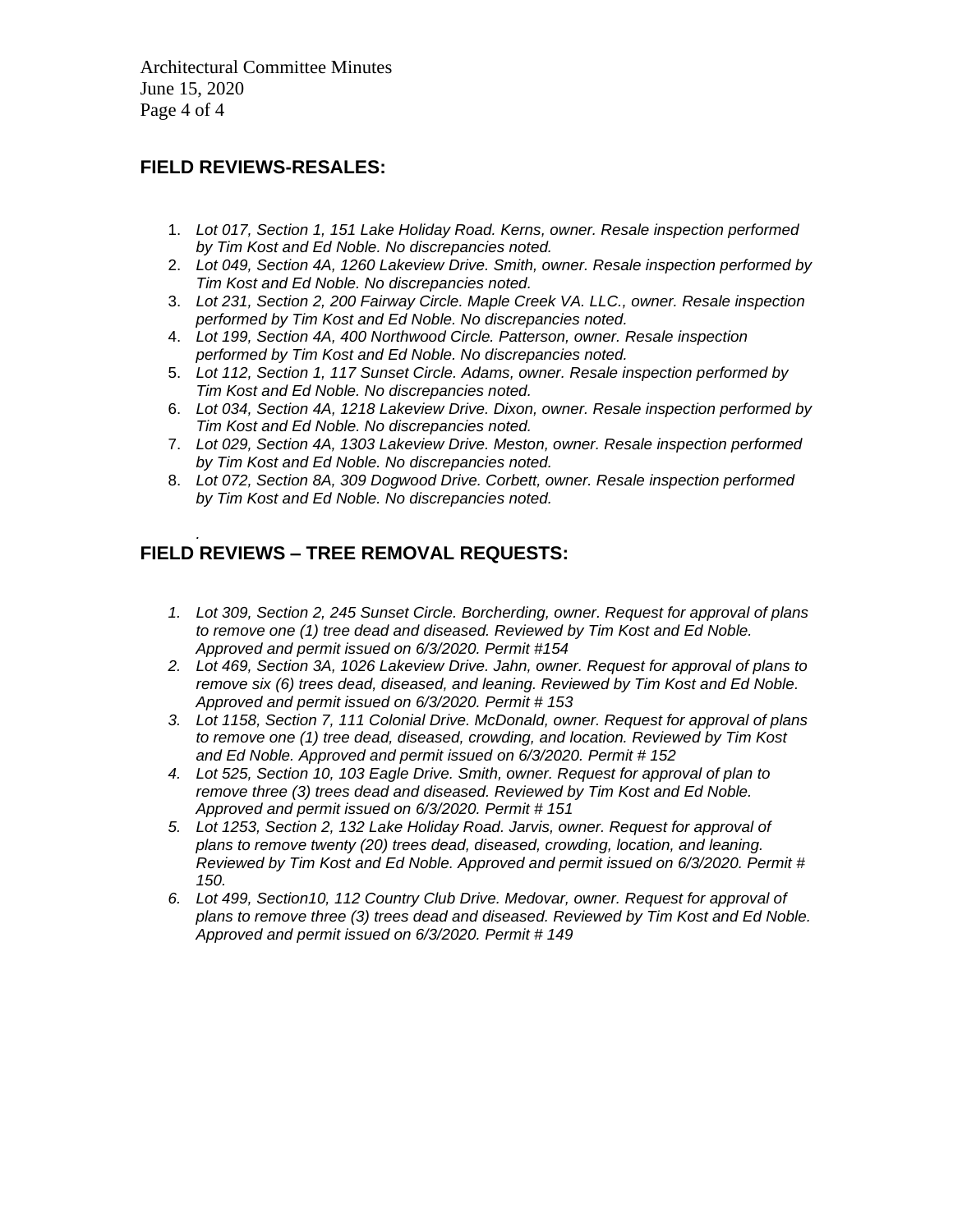Architectural Committee Minutes June 15, 2020 Page 5 of 4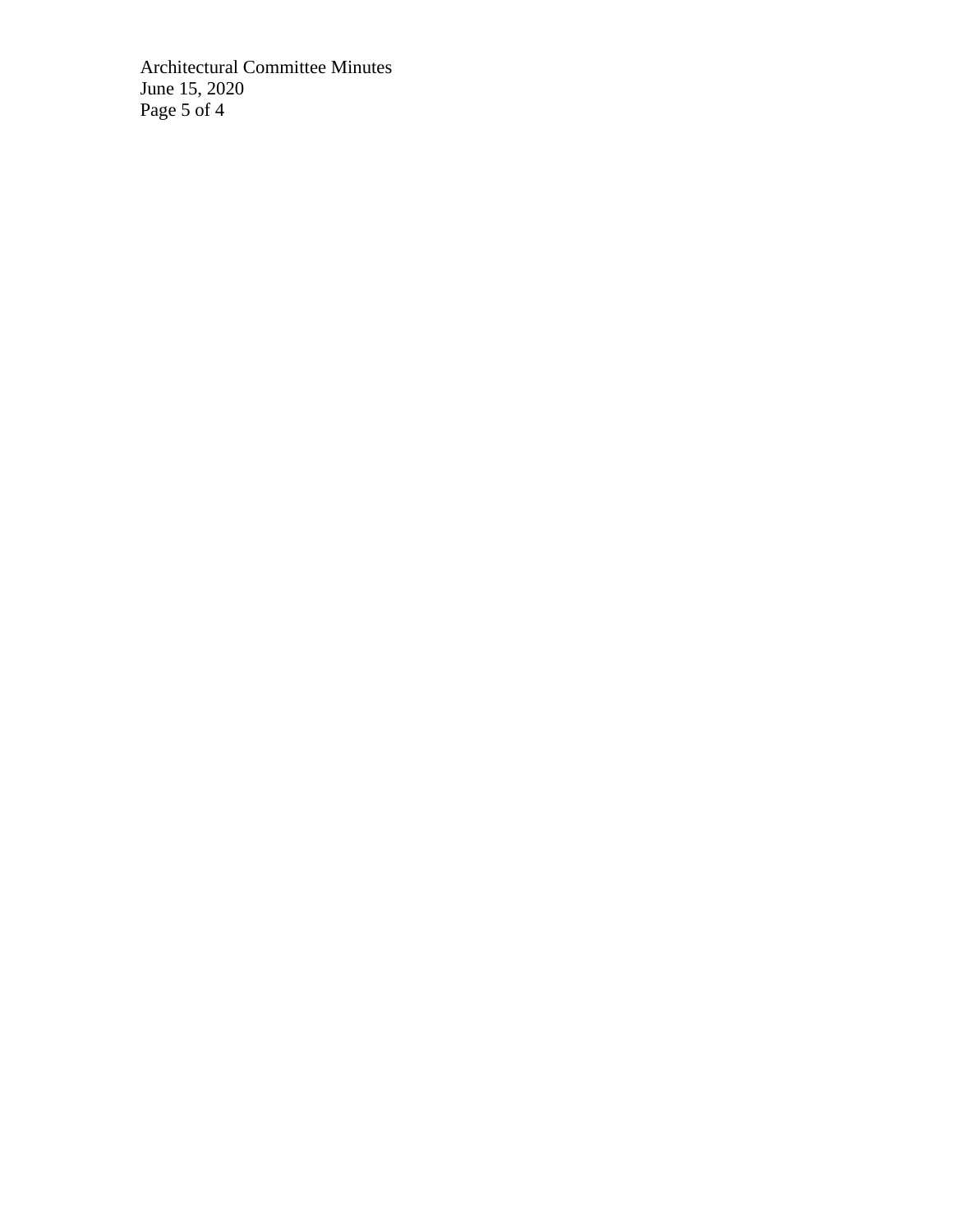# **Finance Committee Meeting**

# **June Minutes**

# **6:30 PM Tuesday, June 16, 2020**

One member, Darrell Melcher, spoke in open forum and provided information on the Safety Committee budget request

**Chair:** Jarret Tomalesky

**Members Present:** Jim Coates, John Martel, Pat Majewski, Butch Nesbit, Ed Noble, Richard Tracyk, Tom Wallace

**Members Absent:** Ken Newbraugh, Helen Carter, Jarret Tomalesky

A quorum was established and the meeting was called to order at approximately 6:30 PM.

#### **Approve meeting minutes**:

The May minutes were approved.

**Agenda:** Review the FY 2021 operating budget, capital items and committee budgets.

We reviewed the expense operating budget line by line, questions/comments follow by account number:

5230 increase of 200, why?

6045 Safety committee recommends increase of 26,000 for sheriff 10 hrs a week @ 50 per hr not identified by an account number, combination questioned? Why?

6125 Janitorial services increase due to COVID 19 for both gym and rest rooms, should be increased. Recommend by finance committee (FC)

6213 Increase by 2000 recommended by FC

6235 Decrease by 500? Why?

Capital Items Walking /bike trails increase to 36000 (double) recommend by FC

Committee request for two cameras at 11800 each (Safety) . FC recommends one camera per capital item and one for next year planning

Recommend addition of neighborhood to the title of Walking/bike trails

The meeting adjourned at 8:00 PM.